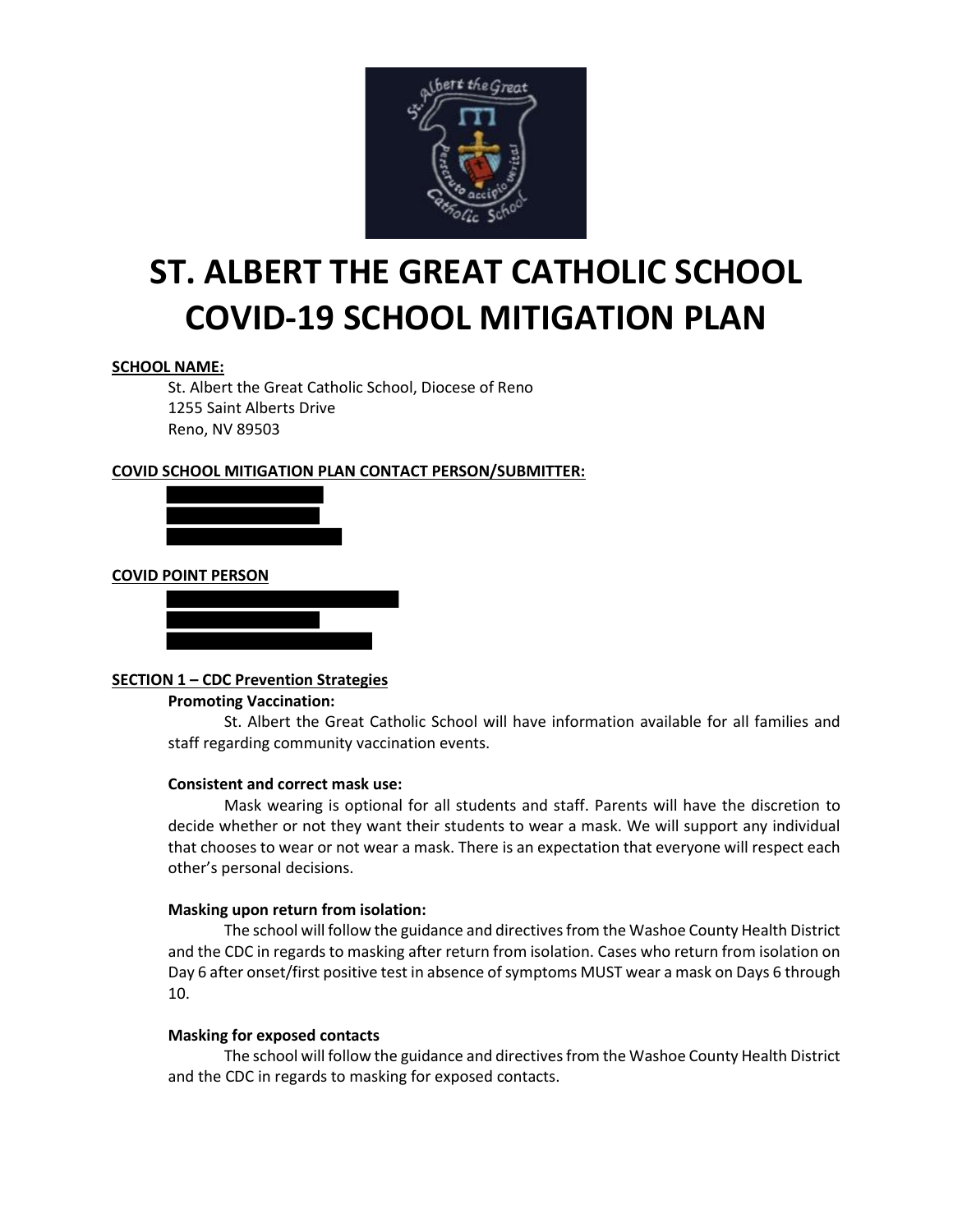#### **Masking for exposed contacts**

- 1. Contacts who are not required to stay home for quarantine (are up-to-date with vaccine series) will mask for 10 full days regardless of vaccination status\* (\*Exception – those aged 5 to 17 years who are fully vaccinated, booster eligible, but not boosted are permitted to be exempt from quarantine).
- 2. Contacts who must stay home for five days due to not being up-to-date with vaccine series may only return from quarantine on Day 6 through 10 after last date exposed if masked.

#### **Screening testing for COVID-19:**

St. Albert the Great will look into a testing program for our school by seeking a CLIAcertified vendor in Nevada.

#### **Staying home when sick and getting tested:**

Families are expected to self-screen for COVID symptoms and keep sick students home. Employees are expected to self-screen for COVID symptoms and stay home if sick. Employees and students that are sick need to work with their healthcare provider to determine if COVID testing is appropriate and needed.

In accordance with the policy of the Washoe County Health District, at-home tests will not be accepted as a negative result. A symptomatic person who tests positive with an at-home test will be encouraged to see a non-at-home test to verify results.

#### **Contact tracing in combination with isolation and quarantine:**

Positive and exposed individuals will be excluded in accordance with the most up-to-date guidance from the Washoe County Health District and the CDC. Contact tracing will occur upon notification of a positive individual.

#### **Mitigation Techniques**

The school continues to encourage handwashing and respiratory etiquette among all students and staff. Cleaning and disinfecting occurs regularly in all areas of the school. The school continues to use air purifier and ventilation systems in all classrooms and public spaces. For physical distancing, the school will continue to separate desks in classrooms by 3-6 feet; cohorting is no longer being used.

#### **SECTION 2 – Positive case reporting**

Positive cases will be reported to the Washoe County Health District using the Positive Case Report Form.

#### **SECTION 3 – Outbreaks**

The school will monitor all positive COVID cases reported. If it is determined that the school meets the CSTE definition of a cluster or outbreak a report will be made to the Washoe County Health District. If the criteria are met and the WCHD declares a cluster or outbreak, the school will follow all guidance provided by the WCHD.

Once an outbreak is declared, the school will follow the reporting requirements as outlined by the Washoe County Health District. The school will encourage all symptomatic individuals to obtain non-athome tests. The following layered prevention and mitigation techniques will be enhanced: